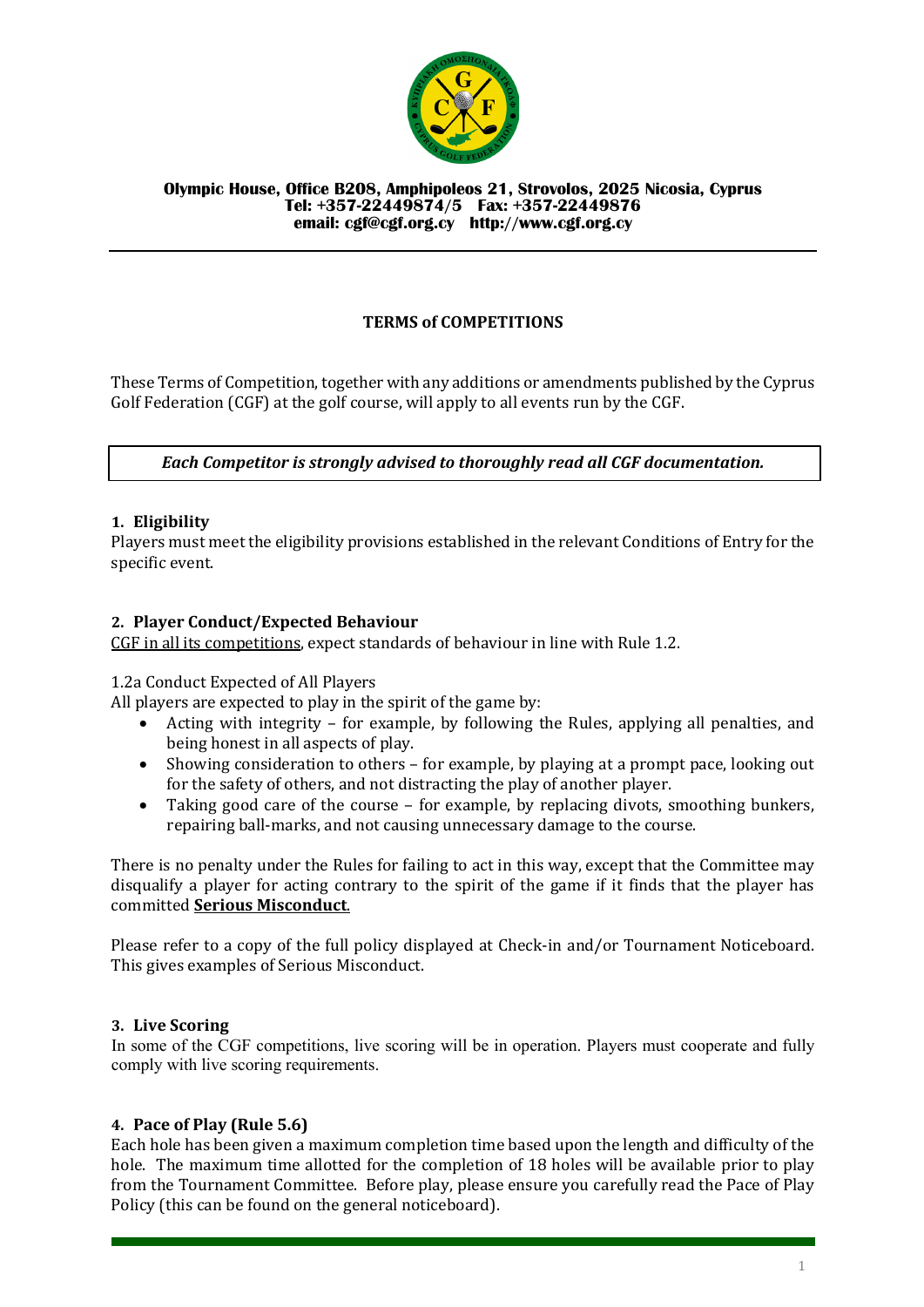## **PENALTY FOR BREACH OF POLICY:**

|  | 1 Bad Time Form Verbal warning from referee and told that if he/she has a further Bad Time |
|--|--------------------------------------------------------------------------------------------|
|  | he/she will be penalised                                                                   |

|  | <b>Stroke Play</b>                           | Match Play                |
|--|----------------------------------------------|---------------------------|
|  | 2 Bad Times <b>Form</b> One Stroke Penalty   | <b>One Stroke Penalty</b> |
|  | 3 Bad Times FRAdditional Two Penalty Strokes | Loss of Hole              |
|  | 4 Bad Times $\mathbb{F}$ Disqualification    | Disqualification          |

## **5. Suspension and Resumption of Play**

The following signals will be used to suspend and resume play:

| One prolonged note of a horn/siren      | <b>DF</b> | Immediate stop for imminent danger |
|-----------------------------------------|-----------|------------------------------------|
| Three consecutive notes of a horn/siren | lof"      | Stop for non-dangerous situation   |
| Two consecutive notes of a horn/siren   | lof"      | Resumption of play                 |

**Note:** When play is stopped for imminent danger, all practice areas will be closed immediately.

## **6. Practice (Rule 5.2) – to ensure parity for all competitors**

- **a.** In match play, Rule 5.2a is modified in this way: A player must not practice on the competition course before or between rounds.
- **b.** In stroke play, Rule 5.2b is modified in this way: A player must not practice on the competition course before or between rounds.

**Exception:** All recognised practice areas within the bounds of the course may be used by the players for practice on any day of the competition.

### **7. CGF Referees, Officials, Marshals, and Ball Spotters**

- **a.** Provided by CGF for some of its events. Instructions by a CGF Referee; Tournament Director or an authorised CGF Official MUST be followed - identifiable by the relevant armband.
- **b.** If a Referee is not available, the player is required to announce and play two balls, the original ball plus a second ball to allow for penalty strokes after play is completed. The Rules of Golf explain the procedure. (Rule 20.1)
- **c.** Players should indicate the direction of their golf ball to assist the Ball Spotters on that hole

## **8. Caddies**

Generally, Caddies are allowed. However, due to logistics at some venues (e.g. Buggy only course) Caddies will not be permitted (Refer to the Conditions of Entry). Exceptionally, a Registered Disabled Competitor is permitted a Caddie at buggy only courses.

Competitors must ensure they and their Caddy understand what they can and cannot do during play. Specific defined details will be issued before the event including any restriction of duties.

In all cases a Caddy must report and Register themselves before play and must conduct themselves in the same manner expected of the player, including any penalties.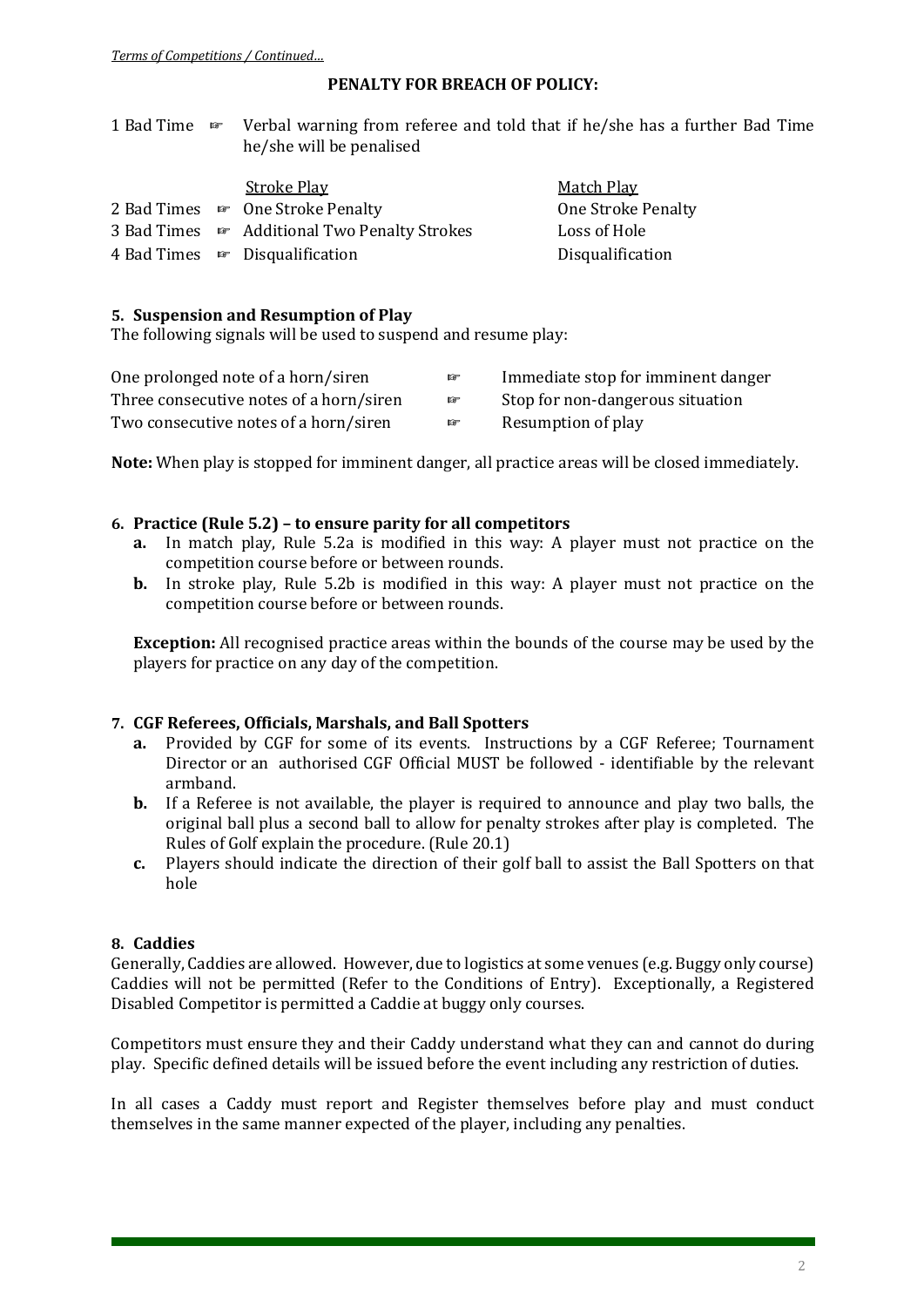## **9. Transportation – Please refer to the Conditions of Entry**

Walking Only Competition (Buggies Not Allowed) - During a round, a player or caddie must not ride on any form of motorised transportation except as authorised or later approved by the Committee. The player gets the General Penalty for each hole during which there is a breach. A breach between two holes applies to the next hole.

A player who will play, or has played, under penalty of Stroke and Distance is always authorised to ride on motorised transportation if this is available and does not delay play.

**Registered Disabled Competitors** – May use a buggy in a Walking Only competition.

Buggies Allowed - The specific event Conditions of Entry clearly state when buggies are permitted.

## **10. Electronic Devices (Mobile Phones, Tablets, Lasers, etc...)**

Distance Measuring Devices/GPS are permitted for the measurement of distances only. These include laser range finders; hand-held electronic GPS devices/smart phones etc. Any slope/wind speed functionality must be disabled.

Phones and other communication devices – the use of phones is permitted; however, devices must be in "silent" mode. Players must ensure they do not distract other golfers or cause a delay in play. Phone calls should only be for emergency purposes or contacting on-course referees for ruling.

## **11.Spectators**

With the specific exception of helping to search for a lost ball, spectators (team managers, relatives, friends, unofficial photographers, etc.) following play are prohibited from interacting with or offering advice to players.

Spectators are observers only and must not walk in close proximity to players, must not communicate in any manner with them or interfere with any officials performing their duties during the competition rounds.

Rule 10.2a - The player is at risk of incurring 2 penalty strokes where advice from a spectator is given, even if the advice was not requested.

## **12. Advice in Team Competitions (Rule 24.4)**

Each team may name one advice giver whom players in the team may ask for advice and receive advice from during the round. The team must identify each advice giver to the Committee before any player on the team begins their round. Only amateur golfers are permitted to be advice givers. Advice givers (including Captains) are not permitted on the putting green.

Penalty for breach of Rule – Player General Penalty (2 shots) and/or Expulsion of Advice Giver.

## **13.Anti-Doping**

Players are required to comply with the Anti-Doping Policy that is established by the International Golf Federation.

### **14.Returning of Scorecard**

All Player's in a flight must promptly report to the Scoring Desk/Station together with their completed, checked and signed Scorecard **as soon as they** leave the course.

A player's scorecard is officially returned to the Committee when the player has left the Scoring area with both feet.